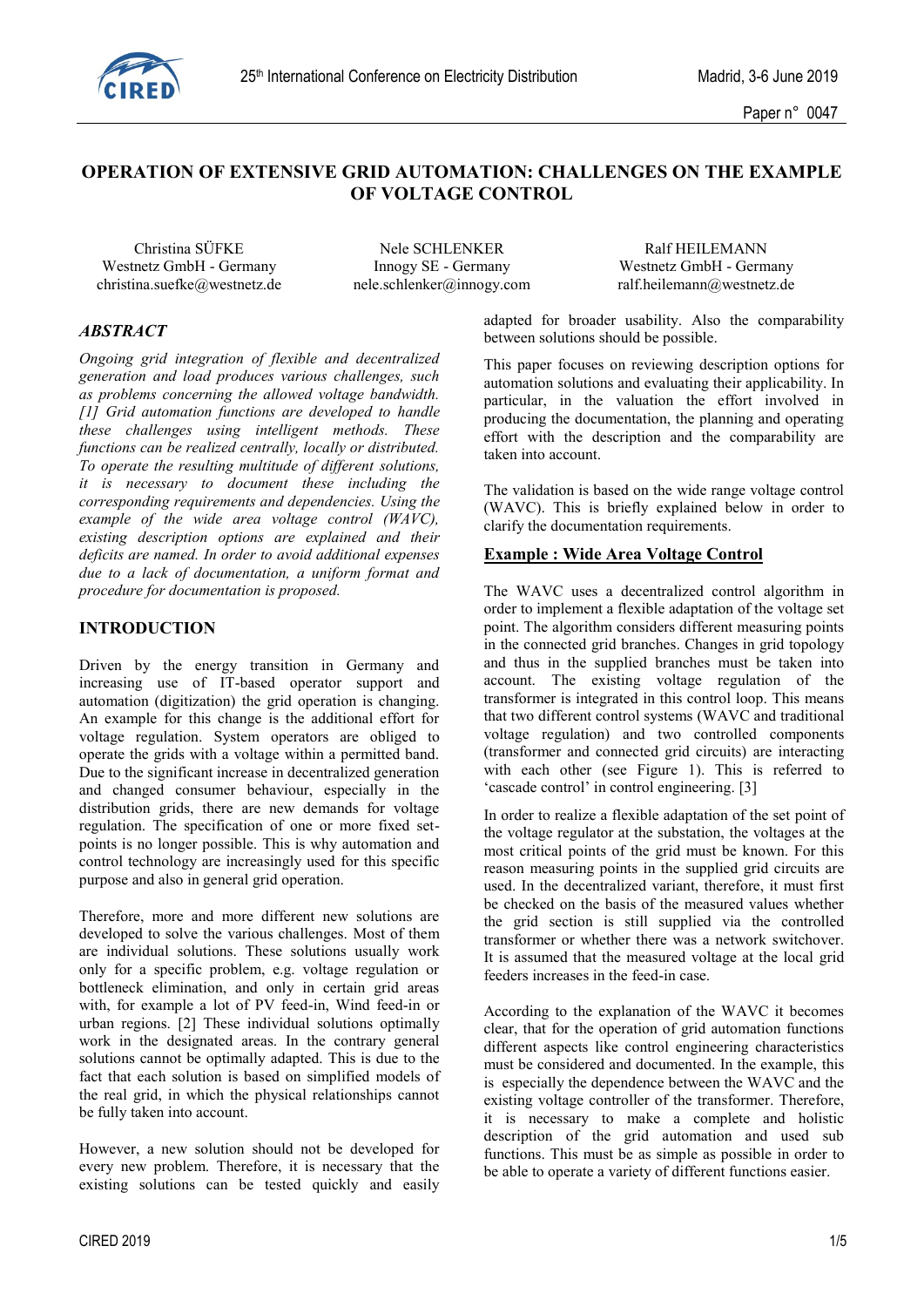



<span id="page-1-0"></span>**Figure 1: block diagram of wide area voltage control**

In the evaluation of the different documentation variants in Chapter 3, it is considered which of the aspects below can be documented;

- (partial) functions, objectives and limits of grid automation
- control parameters such as running times, disturbance variables, controlled systems and dynamic behaviour
- external input parameters such as tap changer stage and warnings
- static parameters such as set points and permissible deviations
- considered measured values
- error behaviour e.g. resulting from missing values

# **STATE OF THE ART**

Currently, there are different standards and frameworks applicable for the documentation of grid automation in parts is possible. In the following, these options are presented with reference to the description of operationrelevant or planning-relevant information of grid automation.

#### **System Description and Operating Concept**

The system description documents the system in detail and the boundaries are named. It does not contain any information about the specific use case and operational use. The operating concept does not contain all technical system details. It contains information on general operation.

If these documents are regarded purely as written works, i.e. without the use of other forms of description such as use cases or SGAM, a comprehensive description is usual. Depending on the complexity of the grid automation function, this can also cover a large number of pages (often up to 100 pages).

Furthermore, there are no uniform specifications for these descriptions, so content and presentation can be very different.

For that reason, it is very time consuming to get an

overview of the grid automation function based on these documents.

#### **SGAM and Use Cases**

A shorter uniform concept for the description of the energy and information systems is the smart grid architecture model (SGAM). The aim of the SGAM is to create interoperability between different systems and levels of observation in the energy industry. [4]

The main objective of the SGAM is to represent a use case across the different layers of the model. By means of different layers, in addition to the components and communications, further specifications and functional descriptions are carried out.

The SGAM divides each layer into domains and zones. The zones are defined from the process to the market [\(Figure 2\)](#page-2-0). [5]

It is intended to create a framework for the documentation of functional requirements ICT architectures and used standards. In addition, the framework can be used to identify the actors in the system and describe their goals. [6]

The SGAM is based on a use case description according to IEC 62559. The use case template is used to record and describe the use cases. This is to allow the completeness, quality assurance and the comparability and connection to other systems. However, neither the graphical SGAM framework nor the underlying use case template provides the level of detail with which is needed to describe the systems. The quality and level of detail of the description is therefore not unequivocal and therefore usually not comparable. Examples of the application and the possible level of detail are shown in [7] and [8].

## **Common Information Model**

The common information model (CIM) and the specification common grid model exchange specification (CGMES) are described in the IEC 61970, IEC 61968 and IEC 62325.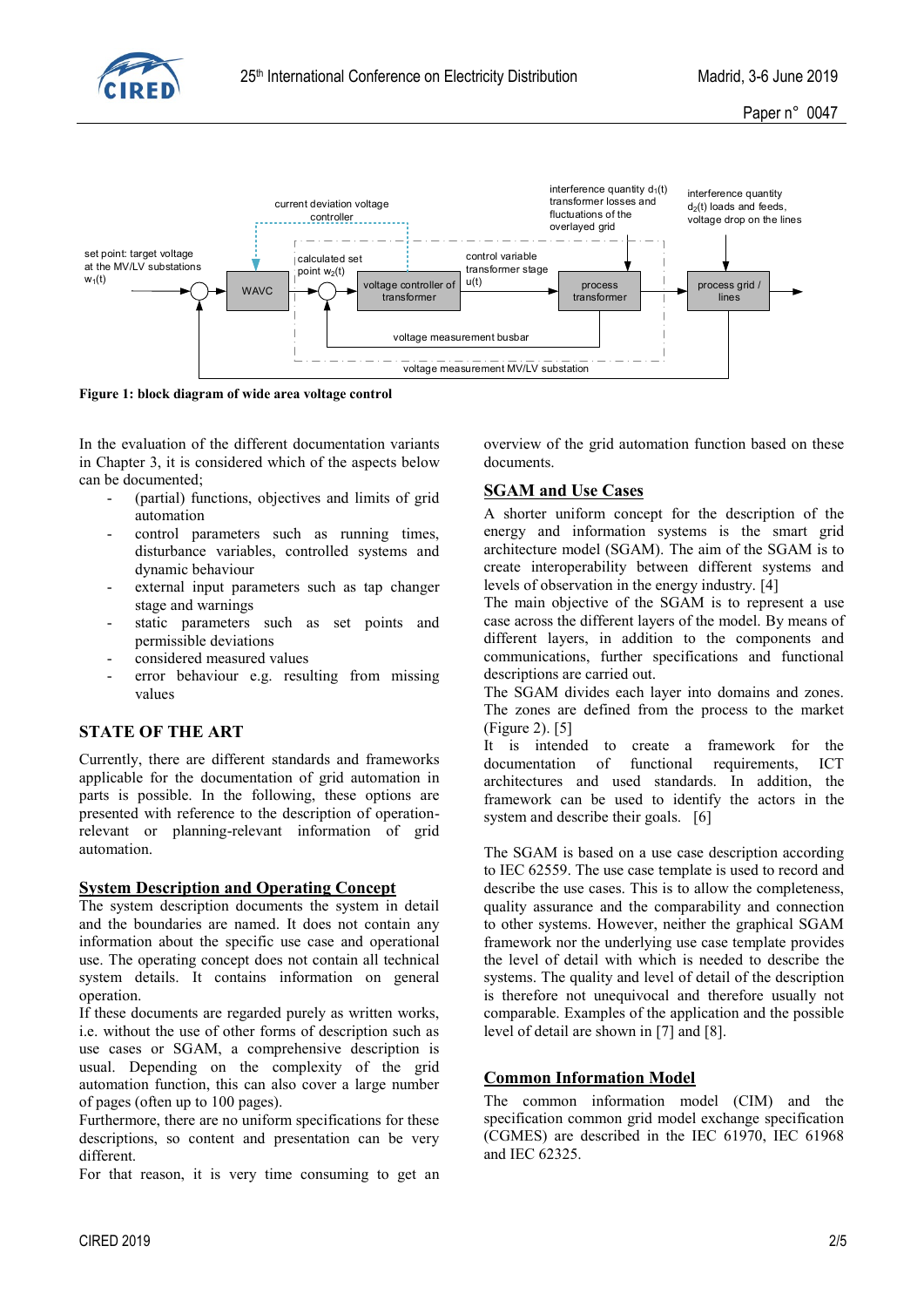

The aim of these standards is the description of technical capabilities in distribution grid management, especially with regard to the interface architecture. The standard provides a description of the semantics of system interfaces and syntax. The data exchange can also be specified.

The CGMES was originally defined for grid management systems. Latest extensions make it possible to use it for distribution grids and markets, too. The description uses classes that are based on real objects.

[Figure 2](#page-2-0) shows the description area covered by CIM or CGMES. It can be seen that grid functions that also act in the field of substations and device level cannot be fully described.



<span id="page-2-0"></span>**Figure 2: classification of the description area from IEC 61850 and CIM in SGAM [9]**

## **The IEC 61850**

IEC 61850 describes separately different communication protocols and the data modelling. As a result of this separation, the data model can also be used to document objects that do not or do not communicate exclusively using IEC 61850. The standard focuses on the description of elements at the process, field and station levels, as illustrated in [Figure 2](#page-2-0) by the SGAM layer classification.

Within IEC 61850-7-4 different logical nodes are defined. For each logical node it is defined, which attributes, status information, measured values, settings, control blocks and services are to be processed. A detailing of how the records, control blocks and services are defined is made in the -7-2. These logical nodes describe components and capabilities in detail.

Due to the lack of description options at the operation level, no general functions can be modelled and detailed.

## **Control Engineering Methods**

Within control engineering, a modelling is carried out before the detailed description and development of the control. The first step is to determine which target the model should pursue. It is clarified what should happen and how exactly this goal should be achieved.

Subsequently, model assumptions are defined, which describe under which boundary conditions the model is valid. Among other things, interactions with other systems and subsystems that are considered or not fully considered are named. This is followed by a verbal description of how and on what basis the control should work.

Based on these three steps, the block diagram is created. Subsystems, disturbance variables and other known elements and divisions are graphically displayed and linked in this. In the next step, the model equations for each subsystem are then set up. These equations describe the behaviour of input and output variables and take into account physical laws.

All information required for the function is described here. However, the modelling for use in different grid areas is quite complex. In addition, only few pieces of information about the actual use in grid operation are documented.

# **DOCUMENTATION OF WAVC**

The WAVC described in the introduction is now used to check whether the properties of the function can be documented with the presented formats. The evaluation is shown in [Table 1.](#page-2-1) It is distinguished whether the characteristics completely, only partly or not at all can be documented. In the category not complete there are either no uniform specifications or complete documentation is not possible.

#### <span id="page-2-1"></span>**Table 1: properties of documentation**

| $=$ yes<br>y.<br>$nc = not complete$<br>$= no$ | System<br>description | SGAM &<br>Use-Cas | CIM | <b>IEC 61850</b> | control<br>enginer. |
|------------------------------------------------|-----------------------|-------------------|-----|------------------|---------------------|
| function,<br>objectives,<br>limits             | y                     | y                 | y   | nc               | nc                  |
| control<br>parameters                          | y                     | nc                |     |                  | y                   |
| external input<br>parameters                   | y                     | nc                |     |                  | y                   |
| static<br>parameters                           | у                     | nc                |     |                  | y                   |
| measured<br>values                             | y                     | y                 |     | y                | y                   |
| error<br>behaviour                             | y                     | nc                | nc  | nc               | nc                  |

All necessary information can be described within the system description and the operating concept. But this is not practical because the effort for creating and working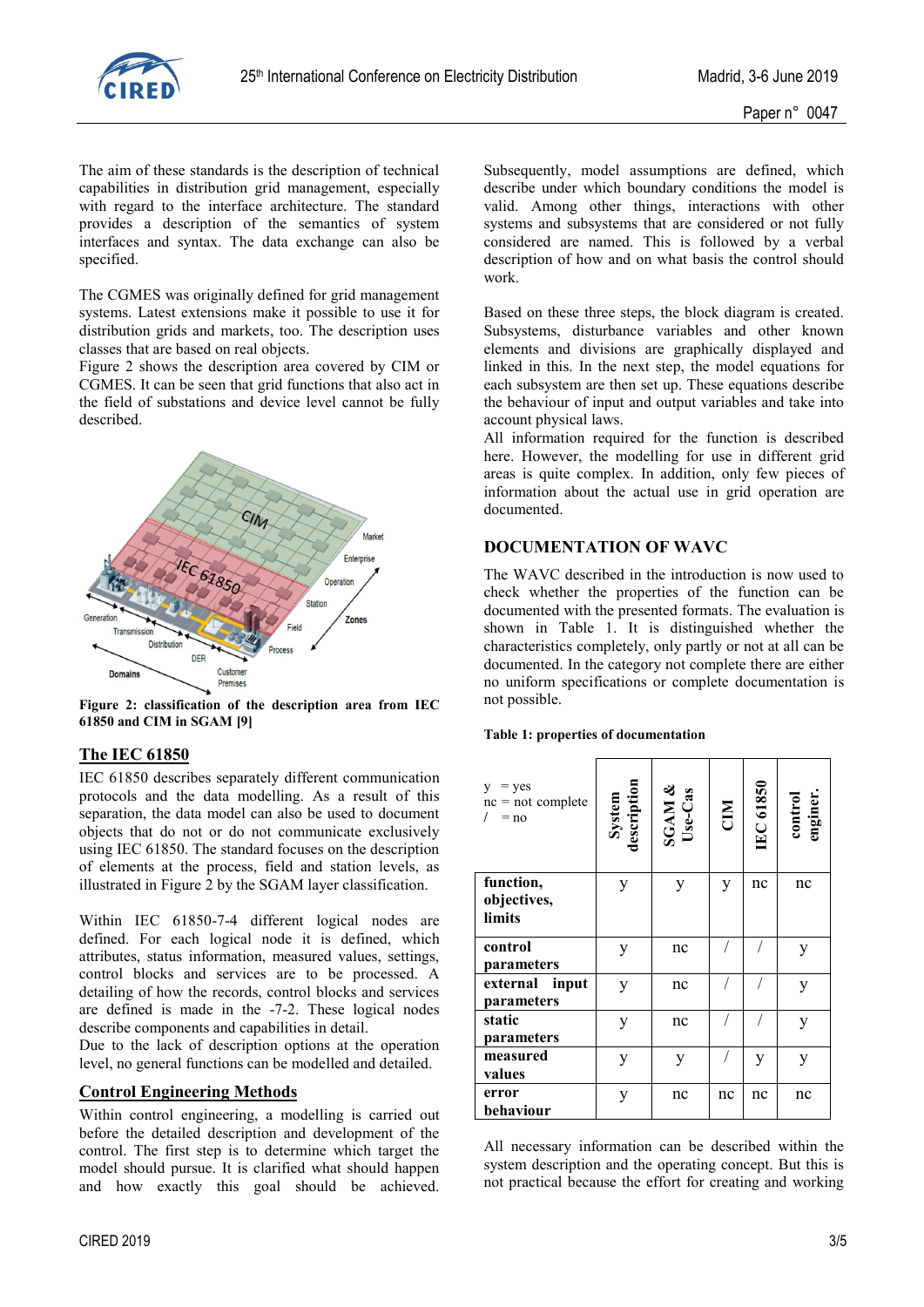

with the document is too high.

In the context of a research project the WAVC was described with the SGAM. [10] It is clear that a quick and easy overview is given but no technical details and not all boundary conditions are documented. Within the framework of the SGAM and the Use Case template there are documentation possibilities and expectations regarding the function, objectives, limits and measured values taken into account. In particular, the SGAM cannot document control-related details and dependencies that originate from the physical grid. [7] [8] [11] Information about a controller's parameters therefore are not available in a uniform form or are not fully documented.

The classification of the properties of CIM and IEC 61850 is given by the standards. [Figure 2](#page-2-0) shows that none of these variants can describe a complete automation function.

The control description does not include extensive explanations. The function, objectives and limits as well as the error states can be read from the description conditionally. A textual description would be helpful.

This description does not describe the actual use in grid operation.

#### **PROPOSED ADAPTED DOCUMENTATION**

The SGAM was developed primarily for business consideration. As a basis for the future technical description of grid automation functions, the SGAM should be adapted, extended and detailed. For instance, the domains in the SGAM should be adapted. DER, for example, are also generation. To ensure the technical comparability a level of detail for the description should be established.

In particular, the SGAM and use case presentation should be extended with a control engineering description. The modelling, the block diagram and also the control parameters should be taken into account. In addition, interference variables and influence variables should be named in order to be able to recognize effects on or through other functions. It should be noted, however, that even more complex regulatory structures must be documented. This need is explained in more detail below.

Distributed energy resources (DER), for example, usually support voltage regulation with methods such as O/Ucontrol or  $cos(\varphi)$ - control. This is illustrated using different examples in [3], [12] and [13]. Therefore, the extended framework should allow a quick and detailed comparison of the various function for the application purpose.

In distribution grids, not only controls for the same objective, e.g. voltage control, are used. Rather than that, a multitude of objectives will be pursued and optimized, including power losses and the reactive power balance. This situation can also be described by a more complex control structure, such as the multi-objective control. [14] In this structure, it is possible that a controller may consider more than one objective or more than one controller with different objectives control the same technical unit. As an example, the first action objective is the concern of the unit operator and the second one is the concern of the aggregator or grid operator. [15] The same structure applies to compliance with limit values and the optimization of different physical values within the grid. This is i.e. concerning compliance with the voltage set point and a reactive power value. [16]

Even more complex relationships, which are not generated by a specific function, but by the use of different functions, must be documented in the future. The use of the SGAM description in combination with the control-engineering description makes this possible by defining the subsystem's behaviour.

A modelling framework for this description will be developed in subsequent research projects.

# **CONCLUSIONS AND OUTLOOK**

With increasing grid automation, complex control structures are emerging within electrical distribution grids - such as cascade controls and multi-criteria control systems. The currently available frameworks allow only a limited documentation of these systems. Especially if more complex cascade controls [13] and multi-criteria controls have to be documented under consideration of dominant and non-dominant objectives. This makes the operation of network automation increasingly difficult.

The planning and the operation of these dependent functions require special knowledge of control engineering. There exist physical dependencies in the electrical grid across voltage levels. Consequently large geographical areas and control systems have to be considered.

There are already different methods of description. The verification with the WAVC showed that none of them is optimal for the technical documentation of grid automation functions. A new approach for a description pattern that considers the existing frameworks and extends it with methods of control engineering has therefore been sketched. In addition to the use of block diagrams, functional rules and dependencies are documented in this approach.

By application of a complete and standardized description, the use and operation of grid automation,